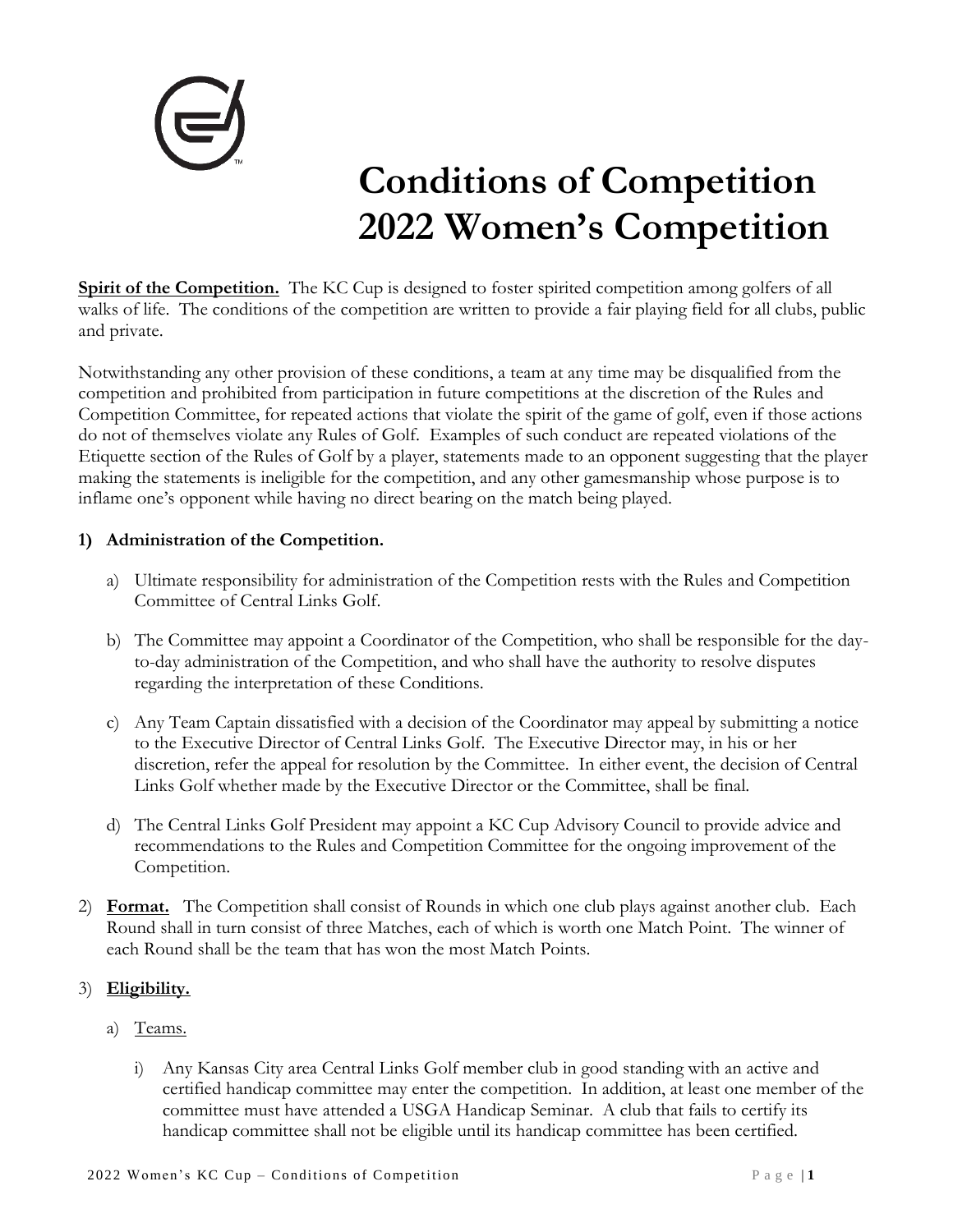- ii) All members of every team must meet the individual eligibility criteria set forth below.
- iii) If an ineligible player participates in a Match, her team shall forfeit that Match. If the Committee determines the player **knowingly** participated in a Match while ineligible, the Committee may, in its discretion, disqualify the player from the Competition for the remainder of the year, and/or disqualify the player from the Competition for the following year.
- iv) If the Committee determines a club **knowingly** used an ineligible player, the Committee may, in its discretion, (a) declare the club to have forfeited the Round in which the ineligible player participated, (b) disqualify the club from the Competition for the remainder of the year, and/or (c) suspend the club from participation in the Competition for the following year.
- b) Amateurs.
	- i) Age. All women must be at least 21 years of age and not an active member of a college golf team at the time of a Match.
	- ii) Limit on Number of Clubs Represented. No player may compete for more than one club during a particular calendar year.
	- iii) Handicap Index. All players must have an active USGA Handicap index established at the club they represent.
	- iv) Amateur Status. Payment of the team's entry fee and the cost of uniforms or travel expenses for a player do not violate the USGA Rules of Amateur status
	- v) Score History. A player must have posted (since March 1, 2022) and have listed on their current revision a minimum number of home course scores for the club they represent pursuant to the following schedule:

| Minimum # of Home<br><b>Scores Posted</b> | Date of Match         |
|-------------------------------------------|-----------------------|
| $\Omega$                                  | On or before April 30 |
| $\mathbf{1}$                              | May 1 to May 31       |
| 3                                         | June 1 to June 15     |
| 5                                         | June 16 to June 30    |
| 6                                         | July 1 to July 15     |
| 7                                         | July 16 to August 14  |
| 8                                         | On or after August 15 |

- vi) Waiver of Score Posting Requirement. The Committee may, in its discretion, and upon timely request, modify or waive the above schedule for teams whose home courses are closed during part or all of a year.
- c) Right to Audit. By participating in the KC Cup, a club grants Central Links Golf the right to enter onto its premises at any time during normal business hours and review any records Central Links Golf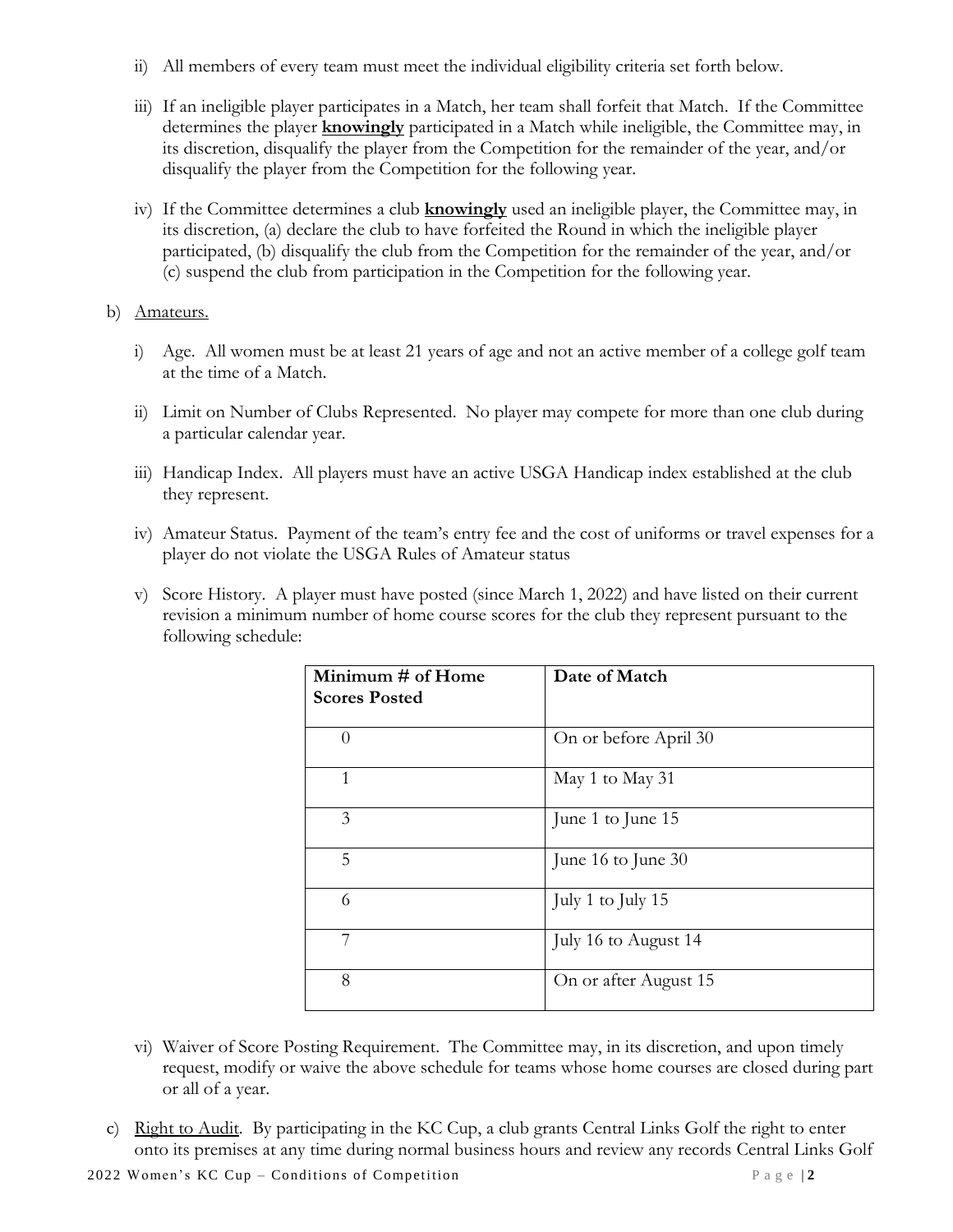deems, within its sole discretion, to be necessary to determine the eligibility of any player or team. If the Central Links Golf Rules & Competition Committee determines any club has refused to make its records available, or has otherwise impeded any requested audit, the Committee may impose whatever disciplinary action it deems appropriate, up to and including a permanent expulsion from eligibility to participate in the Competition.

#### **4) Entries.**

a. The entry fee is \$250.00 per team and must be paid to Central Links Golf with the official entry form.

Entries will be accepted beginning at 9 a.m. on January 8, 2022. The deadline for entries is March 7, 2022 at 3 p.m. Entries must physically be received in the Central Links Golf office to be considered filed. Any entries hand-delivered to the Central Links Golf office must be physically handed to a member of the Central Links Golf staff, i.e., entries may not be left at the Central Links Golf exterior door outside of normal business hours.

#### **5) Field Composition and Size.**

- a. Teams may create divisions of four based on the criteria they see fit.
- b. All other teams will be placed into a division thru random draw.
- c. The number of divisions will be based on the number of Clubs entered. There will be 2 divisions of four teams and two divisions of three teams in 2022.

## **6) Team Captain.**

- a. Designation. Each team shall designate a Team Captain. The Team Captain shall be identified on the club's entry form; any change of the Team Captain must be communicated to Central Links Golf in writing (email).
- b. The Team Captain may designate one or more team members to fulfill her responsibilities when the Team Captain is not available.
- c. Duties. The Team Captain shall have the following responsibilities:
	- i. Attendance at the mandatory pre-season Team Captain's meeting; March 22, 2022
	- ii. Communication with the Coordinator and opposing Team Captains regarding Round scheduling and other matters;
	- iii. Submission of the team's lineup to the opposing Team Captain before each Round;
	- iv. Representation of the club in all disputes or claims;
	- v. Certification of the eligibility of each member of her team;
	- vi. Verification of the score report and reporting the results of each Round;
	- vii. Submit a list of team members with email addresses to Central Links Golf upon request.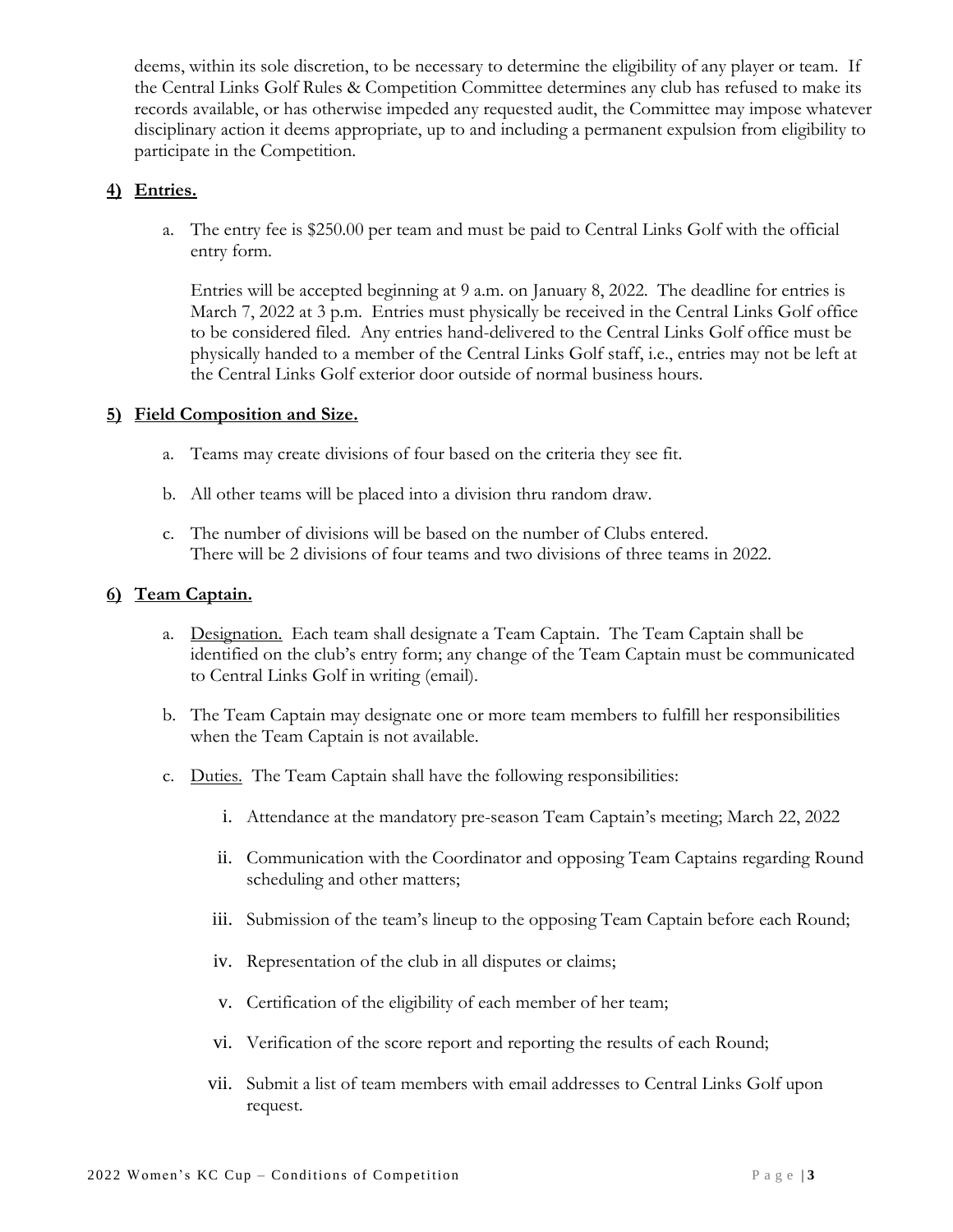d. The Team Captain or her designee may not give advice to members of her team, except when the Team Captain is playing in a Match with a partner (Rule 10.2a.)

# **7) Grouping of Teams.**

- a. The grouping of teams may be determined by agreement of Clubs to form a four-team division.
- b. The grouping of teams registering individually shall be by blind draw, with no adjustments, and shall be conducted at the Team Captain's meeting March 22, 2022.

# **8) Team Composition.**

- a. Clubs may use as many eligible players during the course of the year as they deem appropriate.
- b. Teams shall designate 6 players for each Round, who shall play the following Matches:
	- i. One Handicap Four-Ball match played with a maximum of 4 strokes given per player.
	- ii. One Handicap Four-Ball match, 18.1 maximum Handicap Index per player.
	- iii. One Handicap Four-Ball match, 26.0 maximum Handicap Index per player.

Note: Players with indexes exceeding the match maximum may still play in that match, but the index will be reduced to meet the match maximum.

# **9) Scheduling.**

- a. Number of Rounds. Each team shall play each team in their division on a home and away basis. Central Links Golf shall announce the schedule, and the deadline for each Round to be played, at the mandatory pre-season Captain's Meeting.
- b. Impact of Course Closure. If a team will be unable to play one or more of its home Rounds as scheduled due to anticipated renovations that will result in the closure of its course, its Team Captain shall notify Central Links Golf as soon as possible so the schedules may be revised.
- c. Scheduling of Rounds. Although Team Captains are encouraged to schedule individual Rounds as early in the season as possible, the following procedures must be followed in the absence of a prior agreement. Failure to comply with any deadline specified in the Scheduling Chart attached to these conditions may result in the defaulting team forfeiting the Round in question. If the below procedures are used, captains must communicate by email so that there is a time-stamped record of the communications.
	- i. Offering Date. The captain of the home team shall select three potential dates for a Round and advise the captain of the visiting team of those dates by the Offering Date set forth in the Scheduling Chart attached to these Conditions.
	- ii. Selection Date. The captain of the visiting team shall choose one of the three potential dates and advise the home team captain of the date chosen by the Selection Date set forth in the Scheduling Chart.
	- iii. Rain Date. On or before the Selection Date, the captains should also establish a Rain Date upon which the Round shall be played and/or completed in the event inclement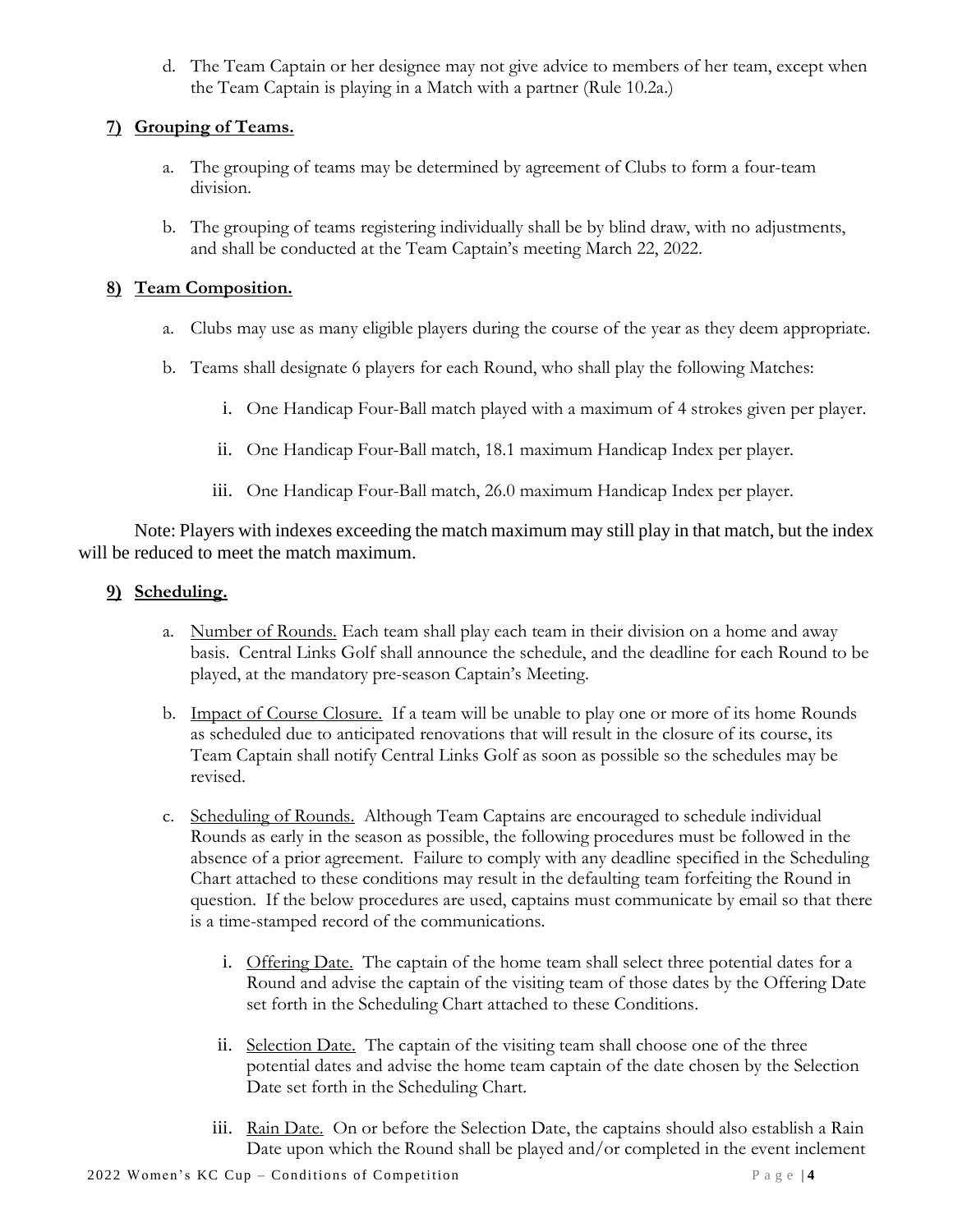weather causes the postponement or suspension of a Round. In the event inclement weather prevents the playing of a Round on the selected Rain Date, each captain must provide within two business days of the rain date to the Coordinator five potential Make-Up dates for the Match to be played. The potential Make-Up dates must be within two weeks of the Rain Date. The Coordinator shall then establish the Make-Up Date. If inclement weather prevents play on the Make-Up Date, the process shall be repeated until the Round is played.

- iv. Notification Date. The home team captain shall notify the Coordinator of the date selected for the Round, and the Rain Date, by the Notification Date set forth in the Scheduling Chart.
- **10) Administration of Rounds.** Team captains are expected to administer Rounds and make good faith efforts to resolve any rules disputes without involving the Coordinator or the Committee. However, if a dispute cannot be resolved, the team captains should contact Central Links Golf, so long as doing so does not unduly delay a Match or Round.

#### **11) Match Procedures.**

- a. Rules. All play shall be according to the USGA Rules of Golf and the Local Rules of the host club (where not in conflict with USGA rules).
- b. Form of Play. All Matches shall be contested at match play, over a round of 18 holes.
- c. Handicaps. The following procedures shall be used in Handicap Matches.
	- i. Players are responsible for knowing their correct USGA Handicap Index as of the **day before the Round**, unless captains agree to a different revision date. (See Rule 3.2c)
	- ii. Each player in a Handicap Match shall receive 100% of her Course Handicap. (The Course Handicap is determined from the host course's Handicap Chart.)
	- iii. The player with the lowest handicap shall play at scratch, and the other three players shall play at the difference between their handicaps and the player with the lowest handicap.
	- iv. Players entitled to handicap strokes shall take them in the order designated on the scorecard and are responsible for knowing which holes the strokes shall be given.
- **12) Lineups/Match Procedures.** Team captains shall exchange lineup cards at least one hour prior to the first starting time (including Rounds that begin or are to be completed on a Rain Date or Make-Up Date). Once lineups have been exchanged, no changes shall be allowed unless due to illness, injury or other extenuating circumstances that prevent a player from participating in the Match for which she was scheduled. In such an event, the player whose circumstances necessitated the change shall not be permitted to participate in the Round.
	- a. Inclement Weather/Suspension of Play. The following procedures shall be followed in the event a Round, once begun, is delayed due to inclement weather or other reasons that justify a suspension in play:
		- i. No Match may be postponed until there has been a waiting period of a minimum of one hour from the time play was suspended. If conditions improve such that play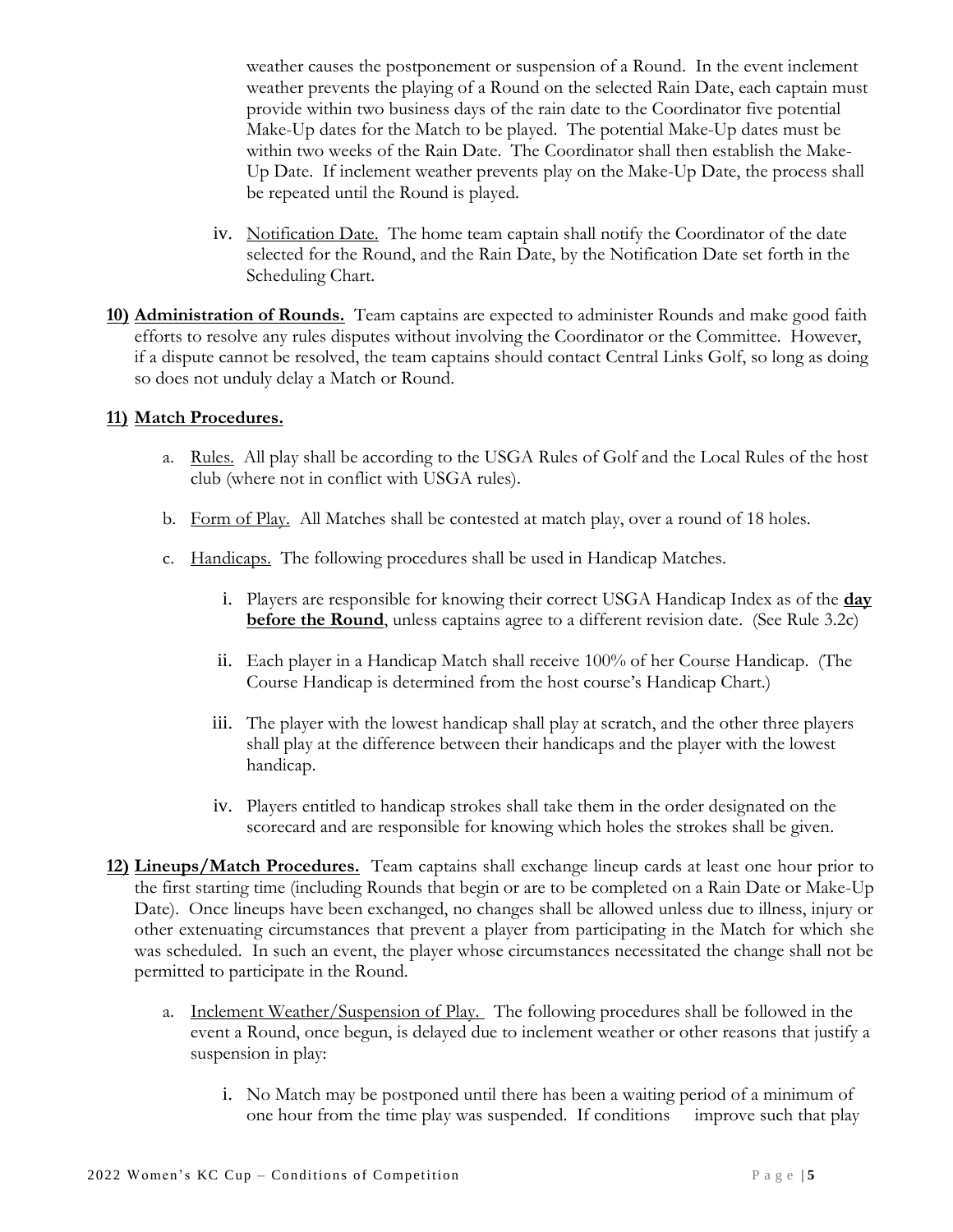may be resumed within that one-hour period, the Match shall be resumed (Rule 5.7c). The captains may, by agreement, extend the waiting period.

- ii. Any suspended Match, shall be resumed from the point at which play was suspended (Rule 5.7c).
- iii. If a Match is postponed, it shall resume at a time and date each side agrees upon. If a mutually agreed upon date cannot be determined, then the Match must be resumed on the pre-determined Rain Date. If a side is unable to play on the Rain Date, then it shall forfeit the Match. If necessary, individual Matches may be resumed at different times, so long as all Matches are completed by the applicable deadline. If it is not feasible for players to start from the point where play was suspended (because, for instance, the course must start players from the  $1<sup>st</sup>$  or  $10<sup>th</sup>$  tees), they may play informally until they reach the point where the Match is to resume.
- iv. In the event any Round is postponed, the Coordinator shall be notified by the close of the next business day and advised of the Round's status at the time play was postponed.
- b. Starting Times. The home team shall set aside three starting times. Matches may be played in any order upon agreement of opposing captains. If no agreement is reached, the order of the Matches shall be as follows:
	- i. Four-ball low handicap match
	- ii. Four-Ball mid handicap match
	- iii. Four-Ball high handicap match
- c. Tees. Rounds should be played from the tees which a club's 18 Hole Women play their competitions from on a regular basis.
- d. Scoring. The winner of each Match scores one Match Point for her team. If, at the end of 18 holes, a Match is tied, each team shall receive one-half Match Point. There will be no playoff for Rounds which end in a tie during the regular season.
- e. Forfeits.
	- i. Any team that wins a Round by forfeit shall be deemed to have won three Match Points in the Round.
	- ii. A team that forfeits a Round may be subject to suspension from the Competition for one year, at the discretion of the Committee.

Reporting. Each Team Captain must e-sign and report the Round's results and individual player scores (for handicap purposes) to Central Links Golf within two days after the completion of the Round. The report shall be submitted via email to todd $@c$ lgolf.org using only the official KC Cup reporting form provided to all captains at the Mandatory meeting. **Failure to report within the specified time may result in a loss of the Round's points, and a deduction of a win from the team's overall record.**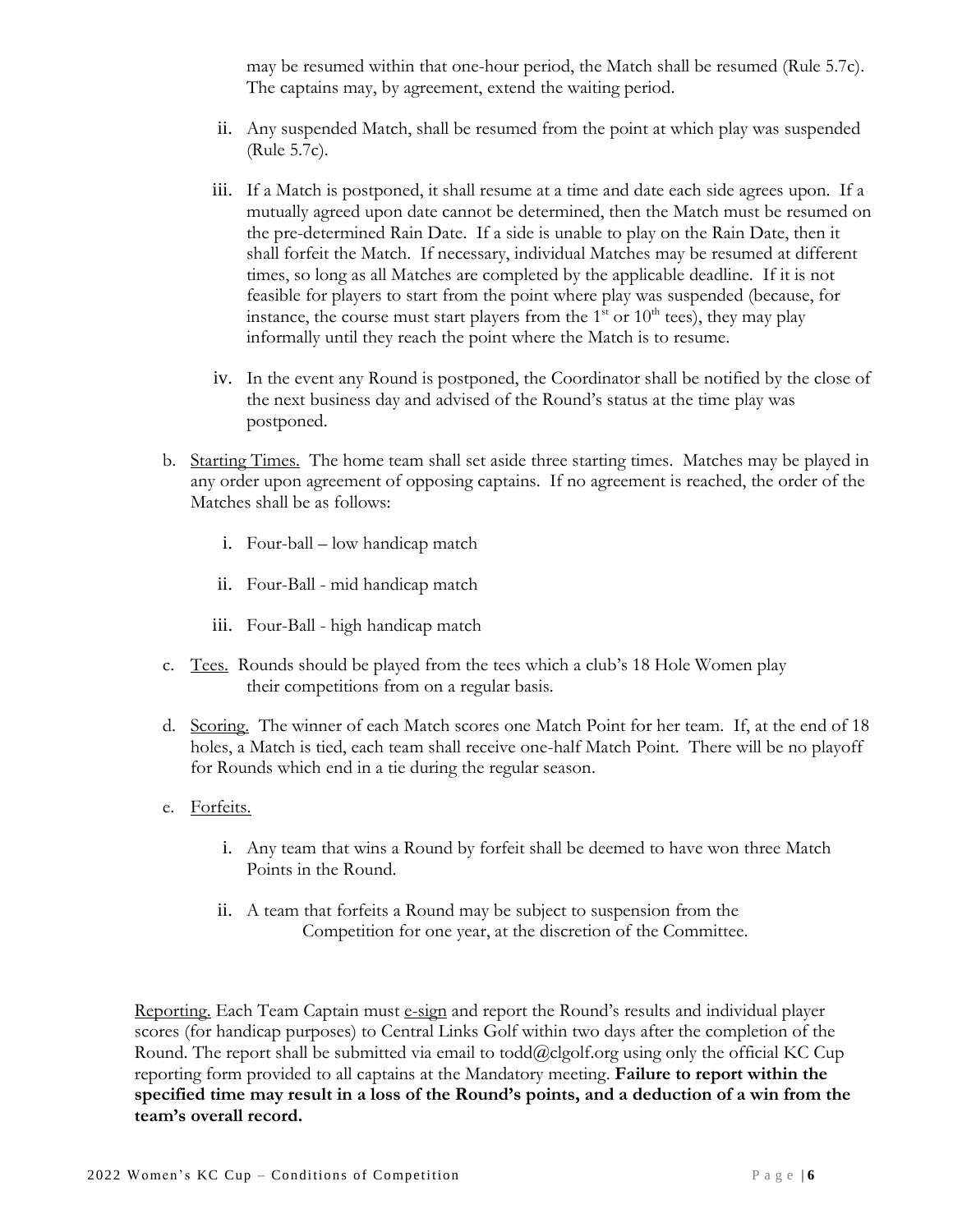**13) Regular Season Standings.** The winner of a Round shall receive three Division Points. If a Round ends in a tie, each team shall receive one and a half Division Points. Teams shall be ranked within divisions in the order of their Division Points.

## **14) Playoffs.**

- a. Qualification. All division winners and four qualified wildcard teams will comprise the eight (8) teams for the playoffs.
- b. A player who meets all eligibility requirements may participate in the playoffs, even if they did not participate in a regular season match.
- c. Breaking Ties for Division Champions. If two teams in a division end the regular season with the same number of Division Points, the tie shall be broken based on the following criteria, in order of their application:
	- i. Head-to-head Division Points earned;
	- ii. Head-to-head Match Points earned;
	- iii. Most overall Match Points earned;
	- iv. Most points earned in the Hdcp Four-ball Low matches;
	- v. Most points earned in the Hdcp Four-Ball Mid matches;
	- vi. Most points earned in the Hdcp Four-Ball High matches;
	- vii. Lot.
- d. Breaking Ties for Wildcard Positions . If two or more teams are tied for a wildcard position at the end of the regular season, the tie shall be broken based on the following criteria, in order of their application:
	- i. Head-to-head Match Points earned;
	- ii. Most overall Match Points earned;
	- iii. Most points earned in the Hdcp Four-ball Low matches;
	- iv. Most points earned in the Hdcp Four-Ball Mid matches;
	- v. Most points earned in the Hdcp Four-Ball High matches;
	- vi. Lot.
- e. Ties in Playoff Rounds. If teams are tied at the conclusion of a Playoff Round, there shall be a playoff using the following procedure:
	- i. All three Matches are involved in a distinct hole-by-hole playoff.
	- ii. Each match shall be worth one point, and the team winning two points shall win the Round.
	- iii. All matches should begin on the first hole, and handicap strokes given as they fall on the scorecard.